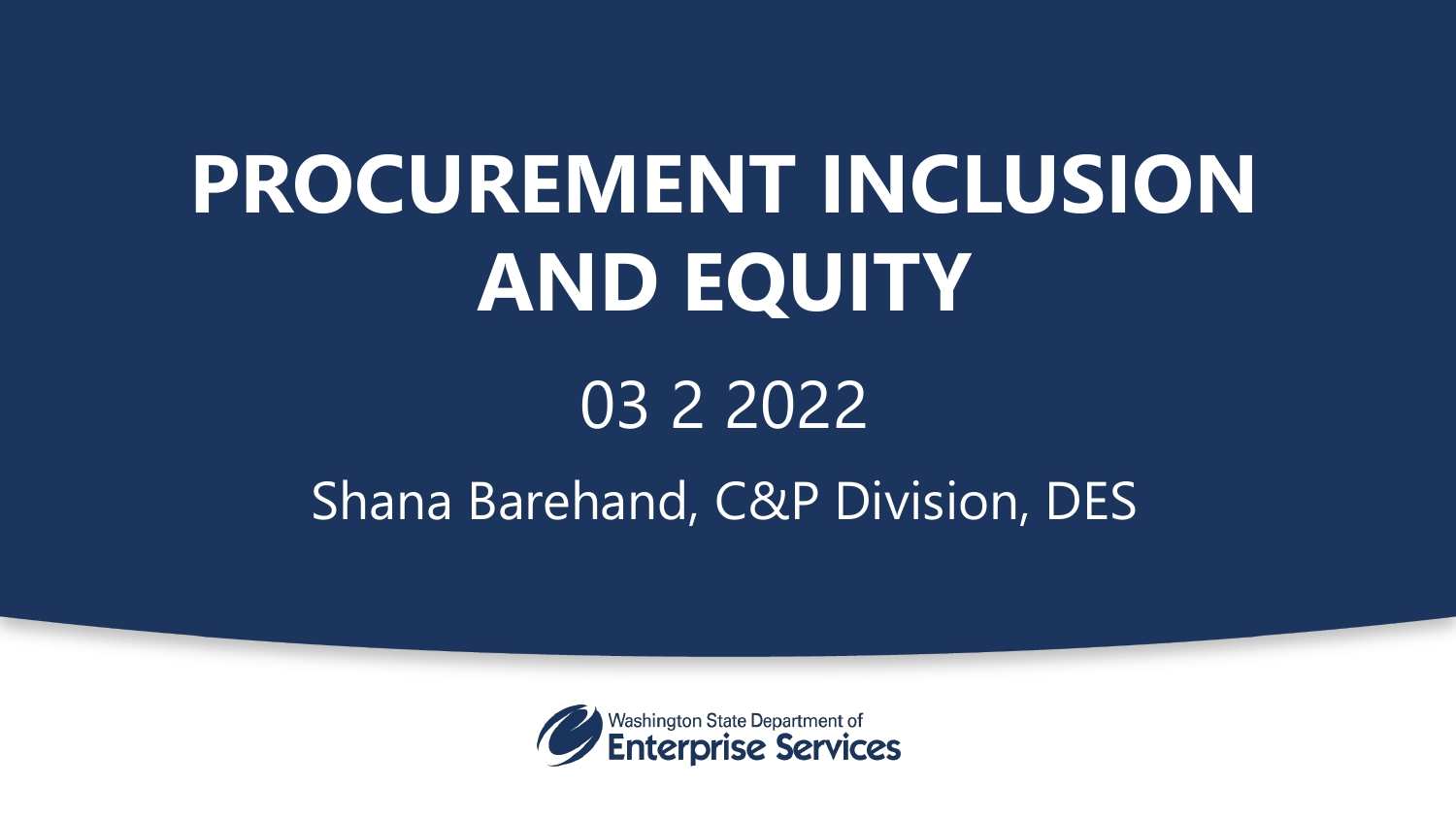### TWO GOALS, FOUR ROLES

#### **1. Creating a culture of procurement inclusion and equity**

- o Policy development
- o Guidance, tools, supplier diversity strategy development
- o Training and communication
- **2. Creating a pipeline of small, diverse, veteran businesses to meet state needs** 
	- o Small business support and mentor protégé programs; training, and technical assistance
	- o Outreach, networking and matchmaking, partnership with business organizations, and marketing master contracts (MC)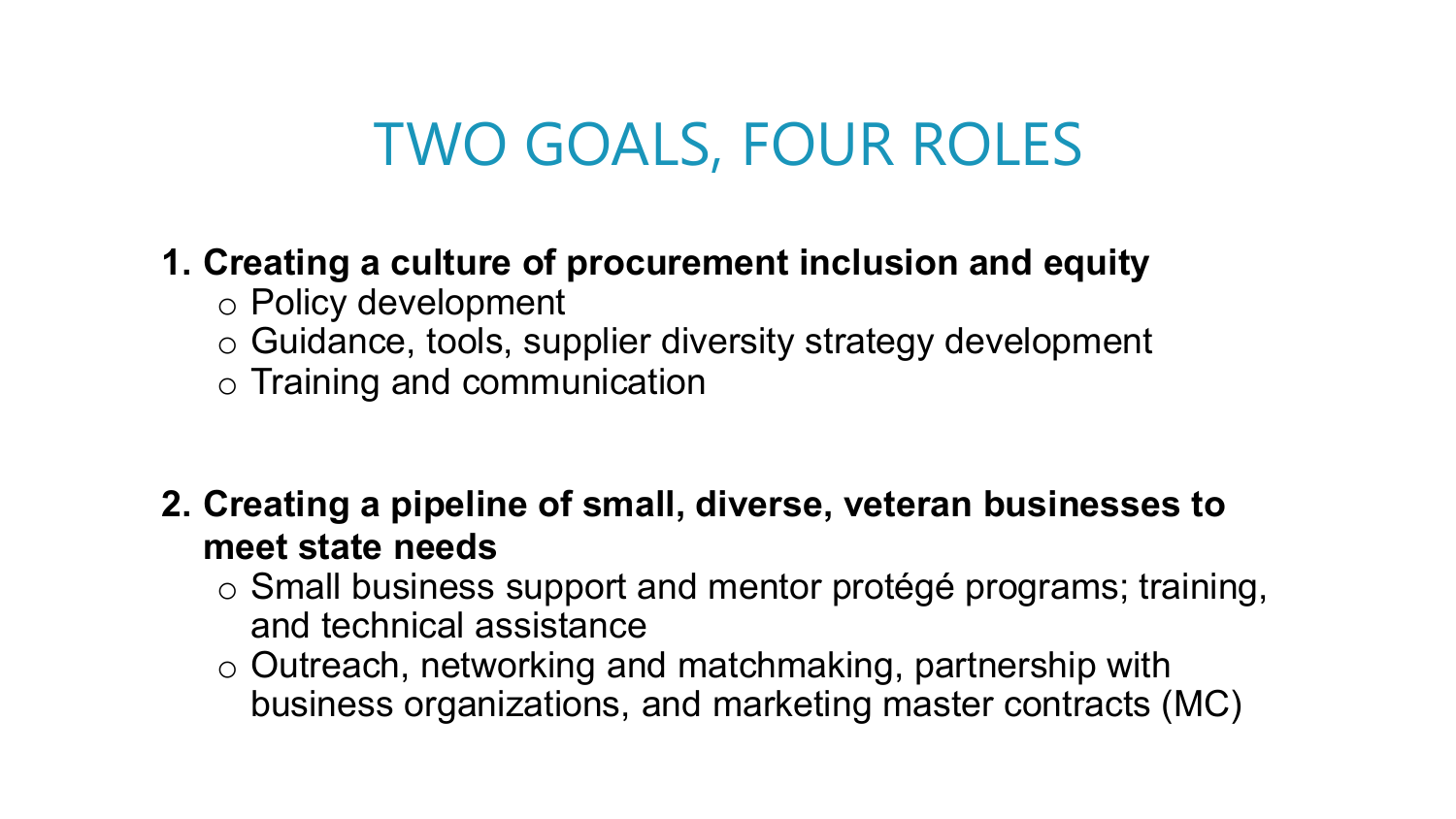#### PIE PROGRAM EST. 2019

*Our vision is to achieve spending equity by 2028*

Our purpose is to create a sustainable increase in the state's buying of goods and services from small, diverse, and veteran (small and diverse) businesses.

**RCW 39.26.005 states that the legislature intends that the state develop procurement policies, procedures, and materials that encourage and facilitate state agency purchase of goods and services from Washington small businesses**. per RCW39.26.090 DES is responsible for developing procurement policies and procedures, such as unbundled contracting and subcontracting, that encourage and facilitate the purchase of goods and services from Washington small businesses, microbusinesses, and minibusiness, and minority and women-owned businesses to the maximum extent practicable and consistent with international trade agreement commitments Therefore pursuant to RCW 39.26.005, RCW 39.26.090 6, 39.26.125 3, RCW43.19.725 RCW 39.26.160 3 the Procurement Inclusion and Equity Program hereby establishes this 2022 strategic plan.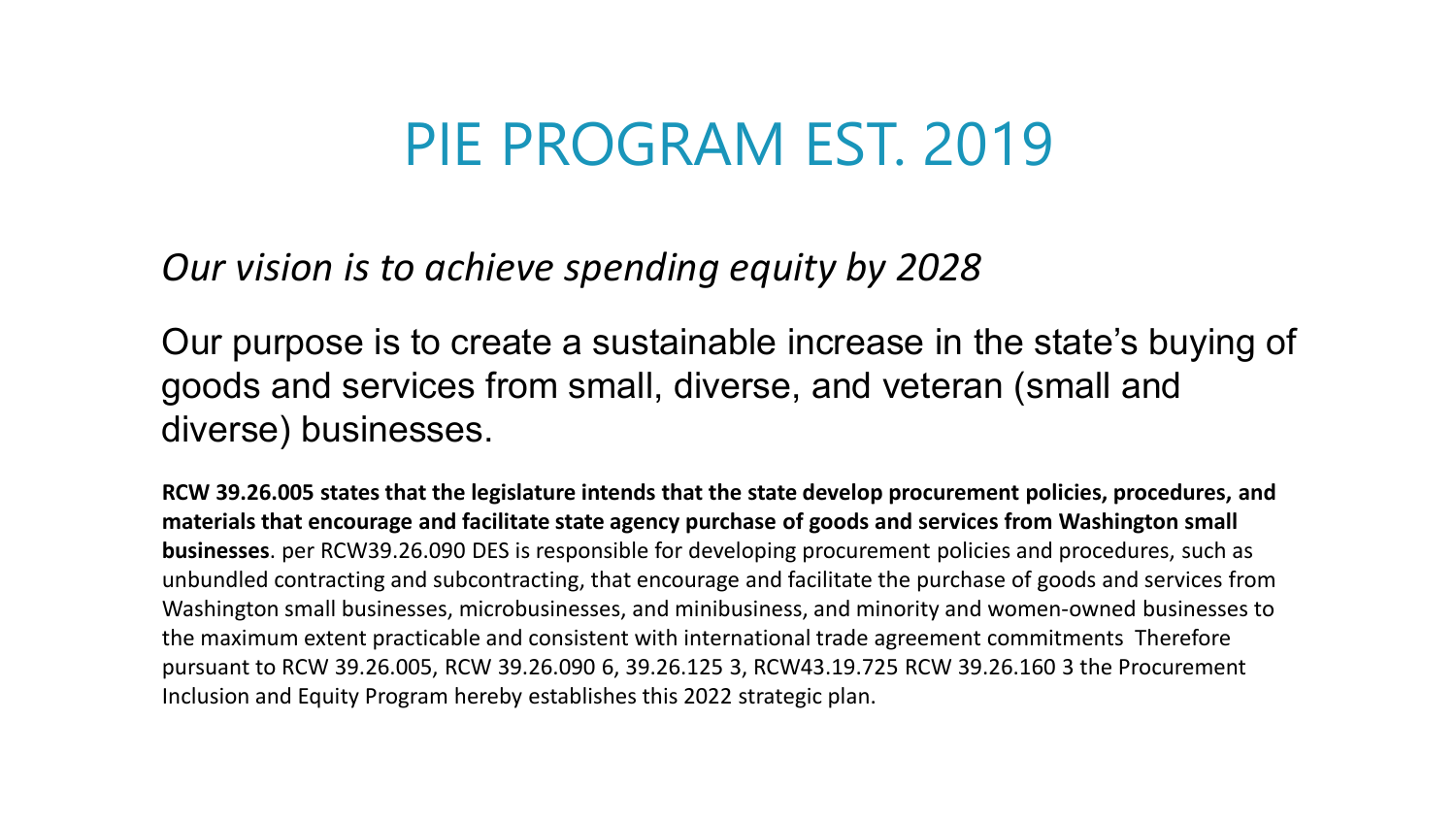#### PIE PROGRAM FOUR ROLES

- **1. (Shana) Create a culture of procurement inclusion and equity** by eliminating barriers, establishing policies and procedures, providing trainings, and creating opportunities to the maximum extent possible for small and diverse businesses in state contracting.
- **2. (Kim Sauer) Create a pipeline of small and diverse businesses** by strategically targeting outreach, training, and technical assistance where there are state opportunities.
- **3. (Community Outreach Specialist) Creating opportunities for small and diverse businesses** by marketing its Master Contracts beyond the state agencies required to use them and organizing and attending matchmaking and networking events to acquaint state purchasers with available small and diverse businesses.
- **4. (Anastassia) Measure the results** of whether these efforts create actualized opportunities for small, diverse, and veteran owned businesses in State contracting by using existing data bases and collecting outcomes quarterly.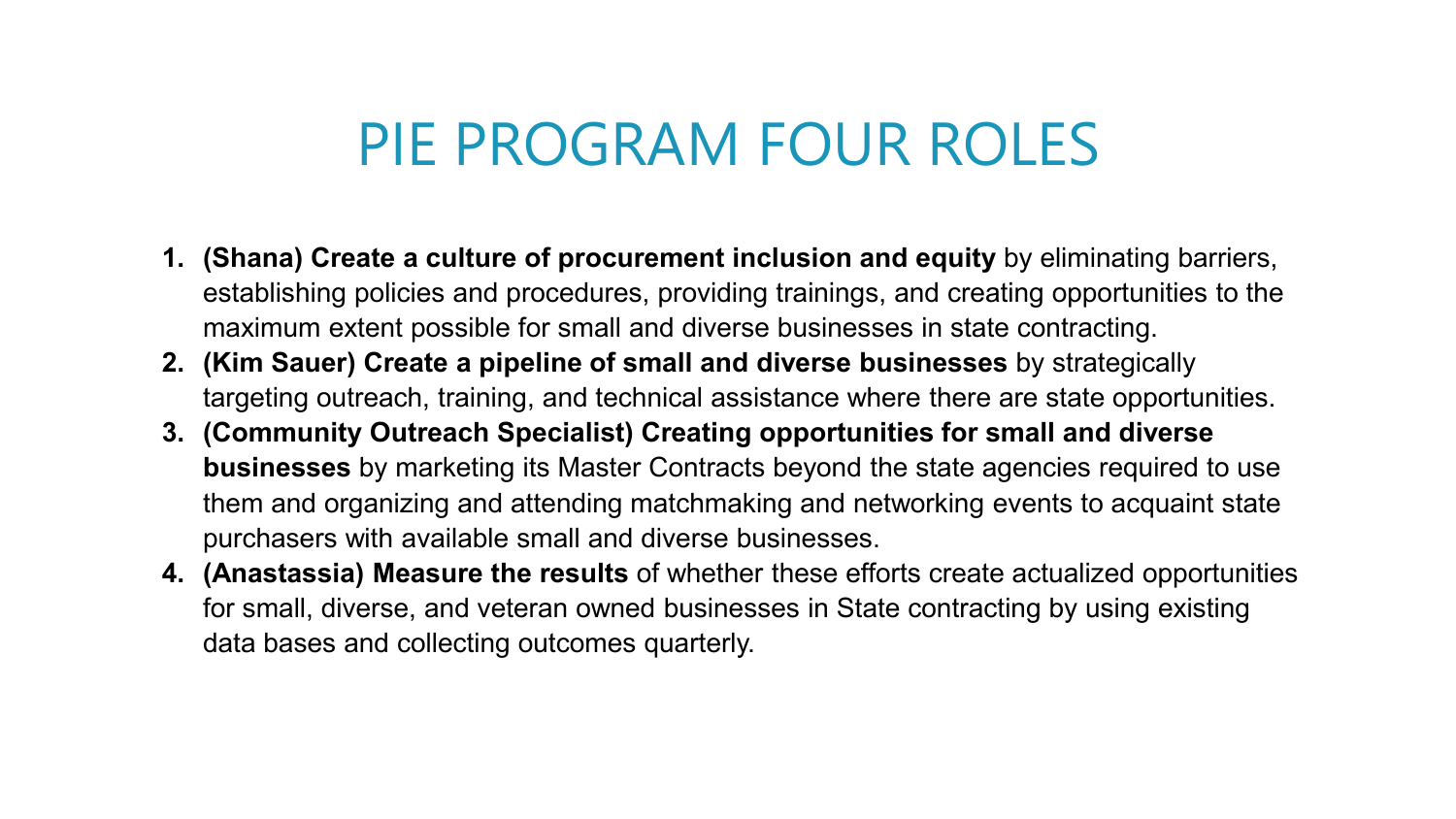

#### **C&P Extended PIE Team Members**

*C&P Extended PIE Team members are the supplier diversity experts representing each of the DES C&P operational teams*. They join the Pie Program monthly to share their overall procurement expertise to help the state develop supplier diversity processes, guidance, templates, and training for all procurement professionals to utilize. They also share information to cascade back to their teams and facilitate supplier diversity activities within their teams. By participating, they:

1. Attend monthly meetings and share information back with their C&P teams.

2. Provide ideas and guidance to the PIE Program.

3. Assist in creating new procurement supplier diversity processes and template documents by providing comments and edits to drafts.

4. Attend supplier diversity outreach events, as able.

5. Conduct agency or small, diverse business trainings, as able.

**Thinking of opening up to agencies for membership**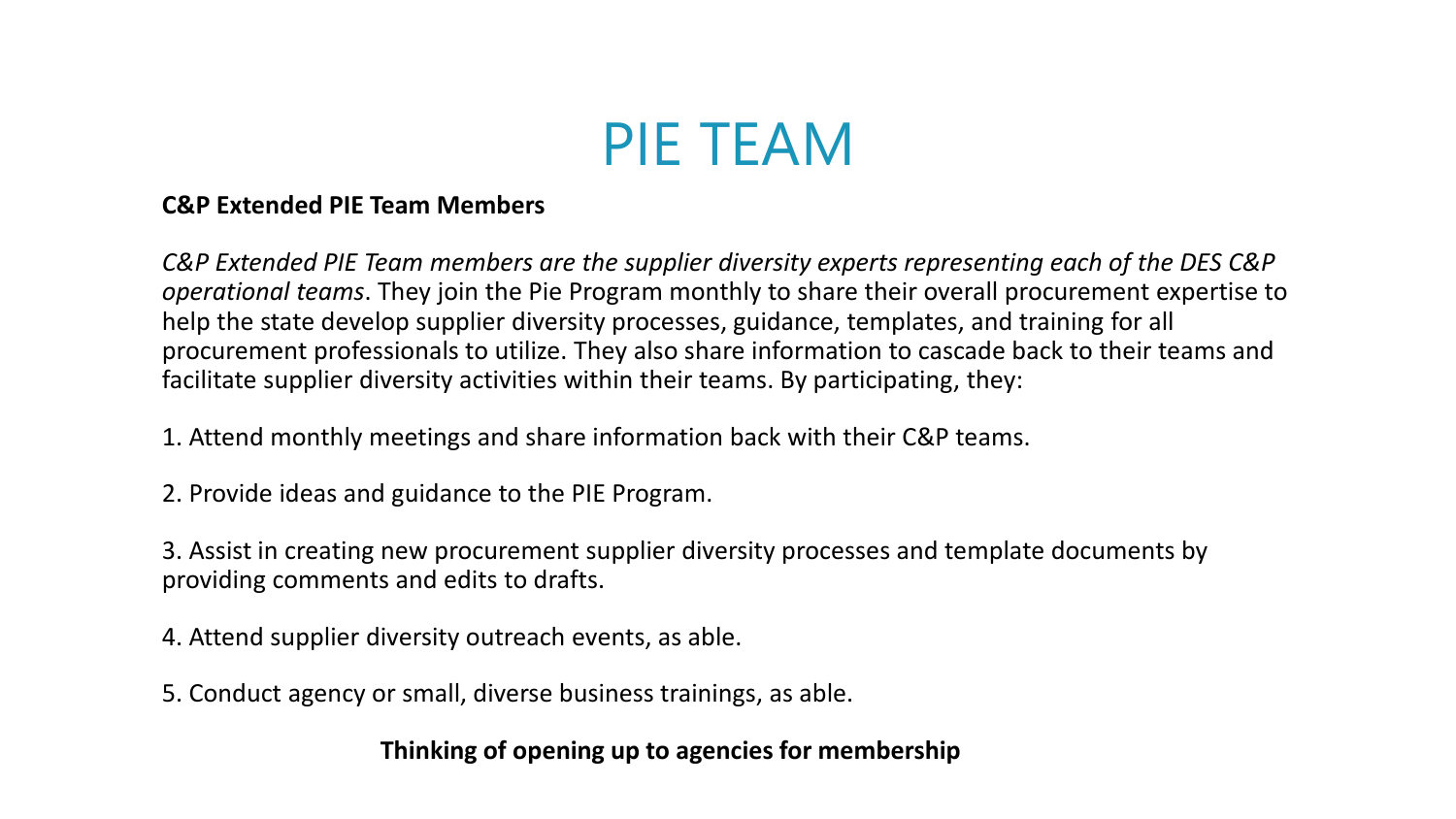## CREATING A PIE CULTURE

- 1. Creating Transparency for Businesses
- 2. Supplier Diversity Policy
- *3. Continue* to put an equity lens on state procurement practices.
- *4. Communicate* better within the state and with stakeholders.
- 5. Always looking for *new and Innovative* ways of doing procurement.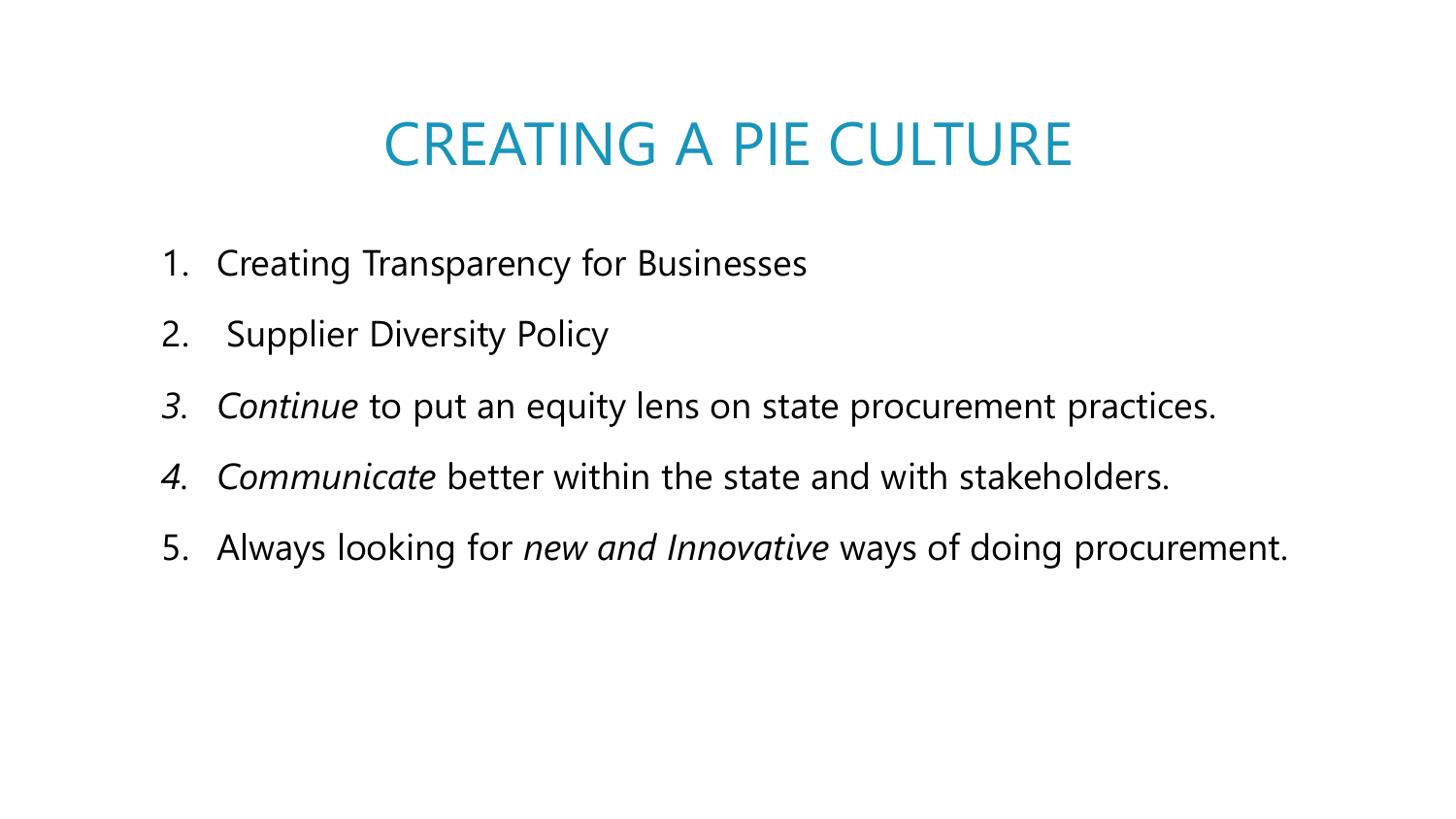## CREATING A PIE CULTURE

- 1. Forecasting for MC, clearly marking small, diverse, veteran,
- 2. pre-bid conferences for every solicitation (template/guidance),
- 3. sending out and posting bid tabs at ASB, posting winning bids (guidance),
- 4. lengthened solicitation times 30-45 days,
- 5. unbundling analysis for each solicitation, and unbundle where appropriate (guidance),
- 6. ensure each contract has appropriate insurance requirements (training is available),
- 7. ensure outreach to small and diverse businesses for each solicitation (outreach guidance)
- 8. sending out one-page advertisements (guidance).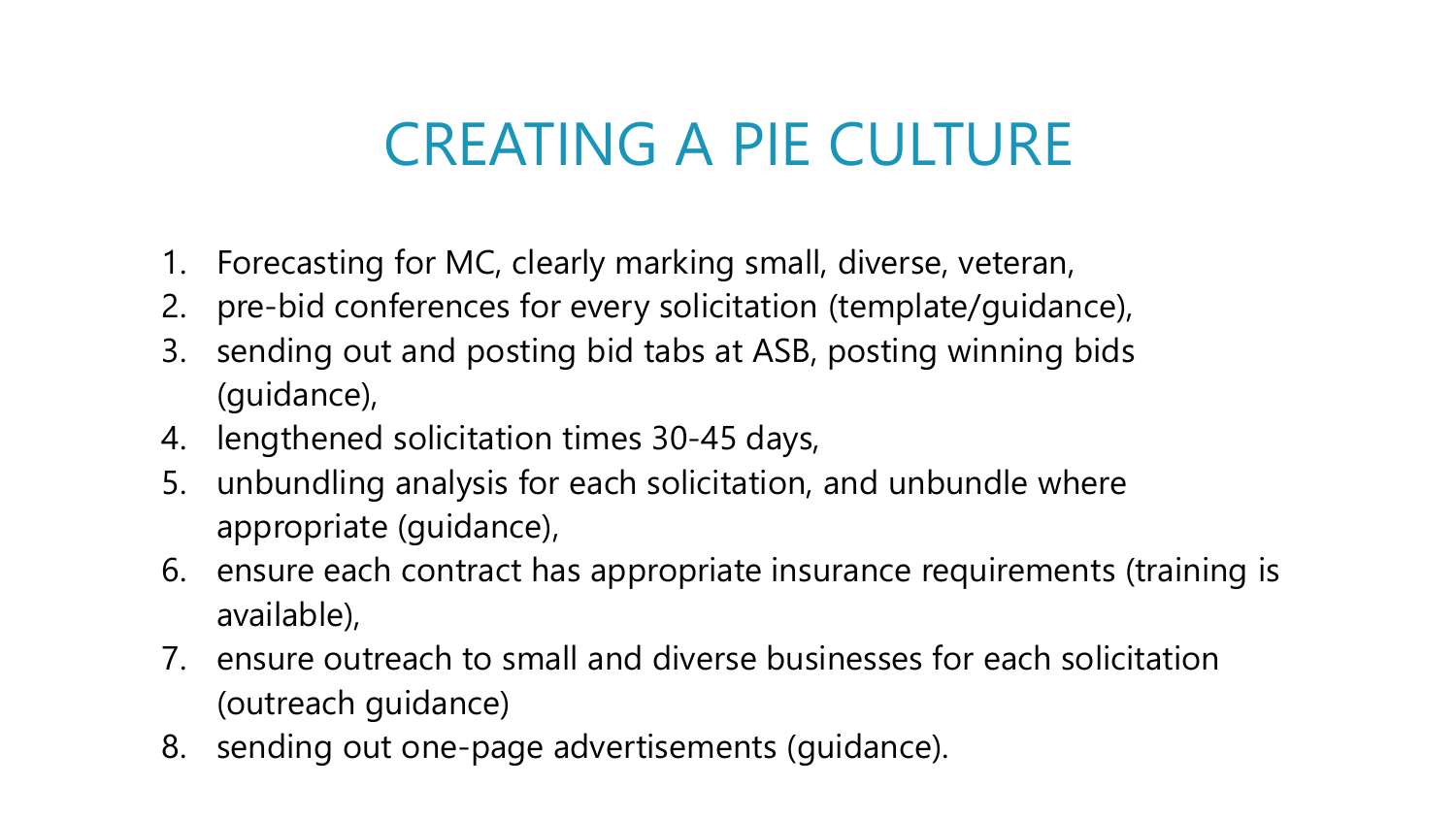## CREATING A PIE CULTURE CONT..

- 1. Priority points for small/veteran businesses (size definition).
- 2. Multi awards.
- 3. Reserved awards within the multi award.
- 4. Sub contractor inclusion plans.
- 5. Regularly collecting data including strategies used.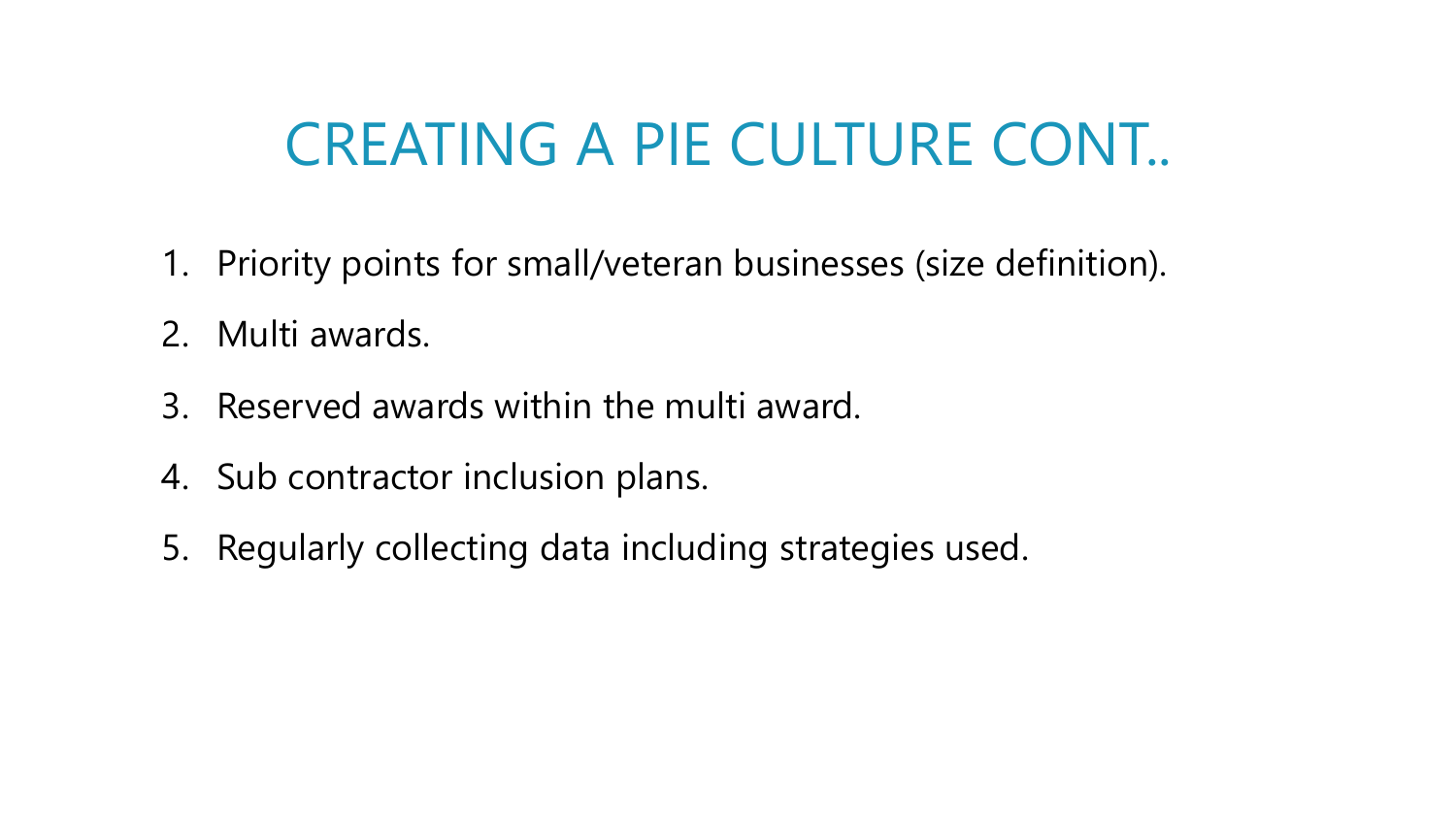### 3 THINGS YOU CAN DO NOW

#### **Outreach <b>Direct Buy Amazon Spending**





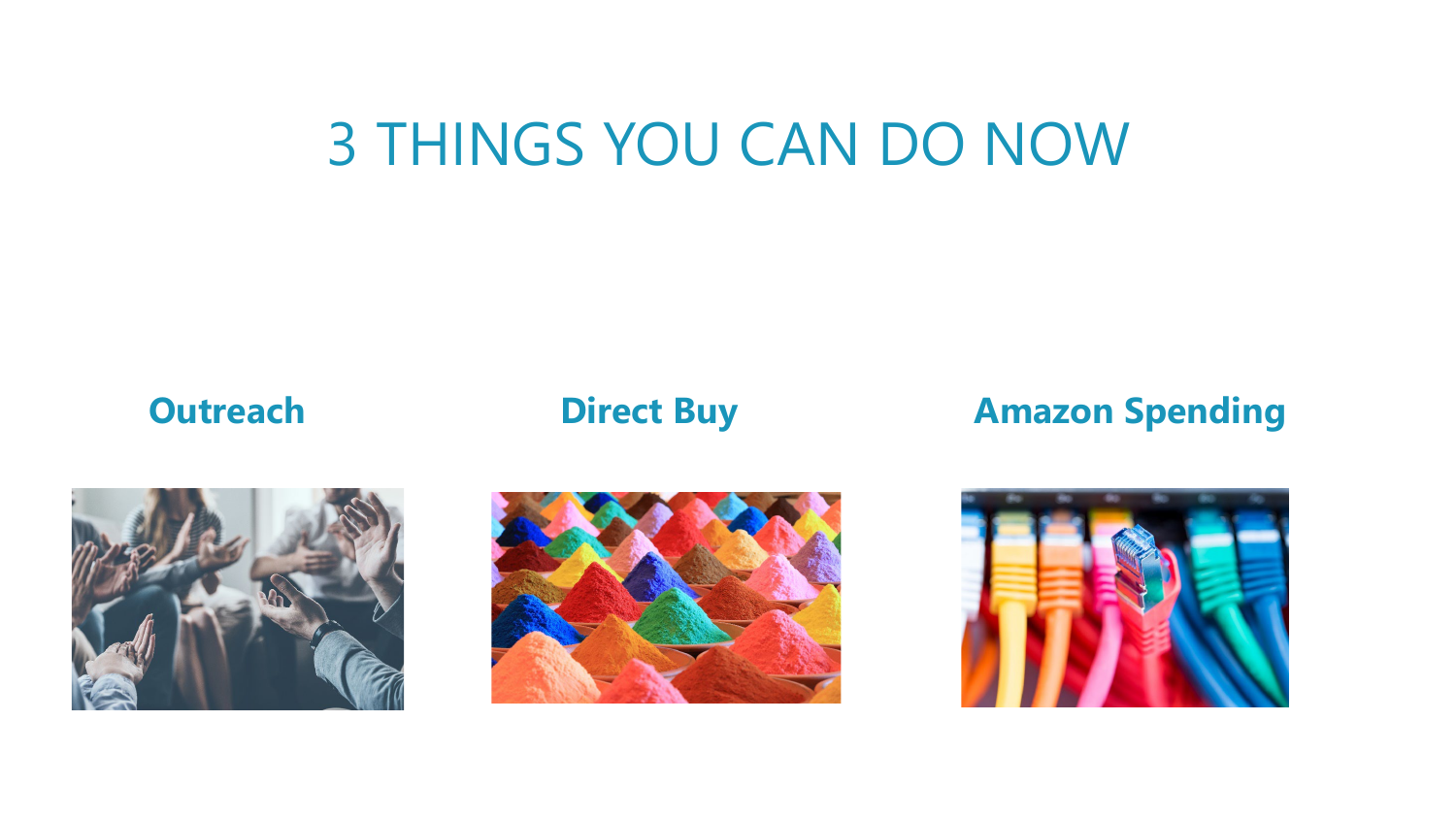# **ELENA SHARES STORIES OF SUCCESS**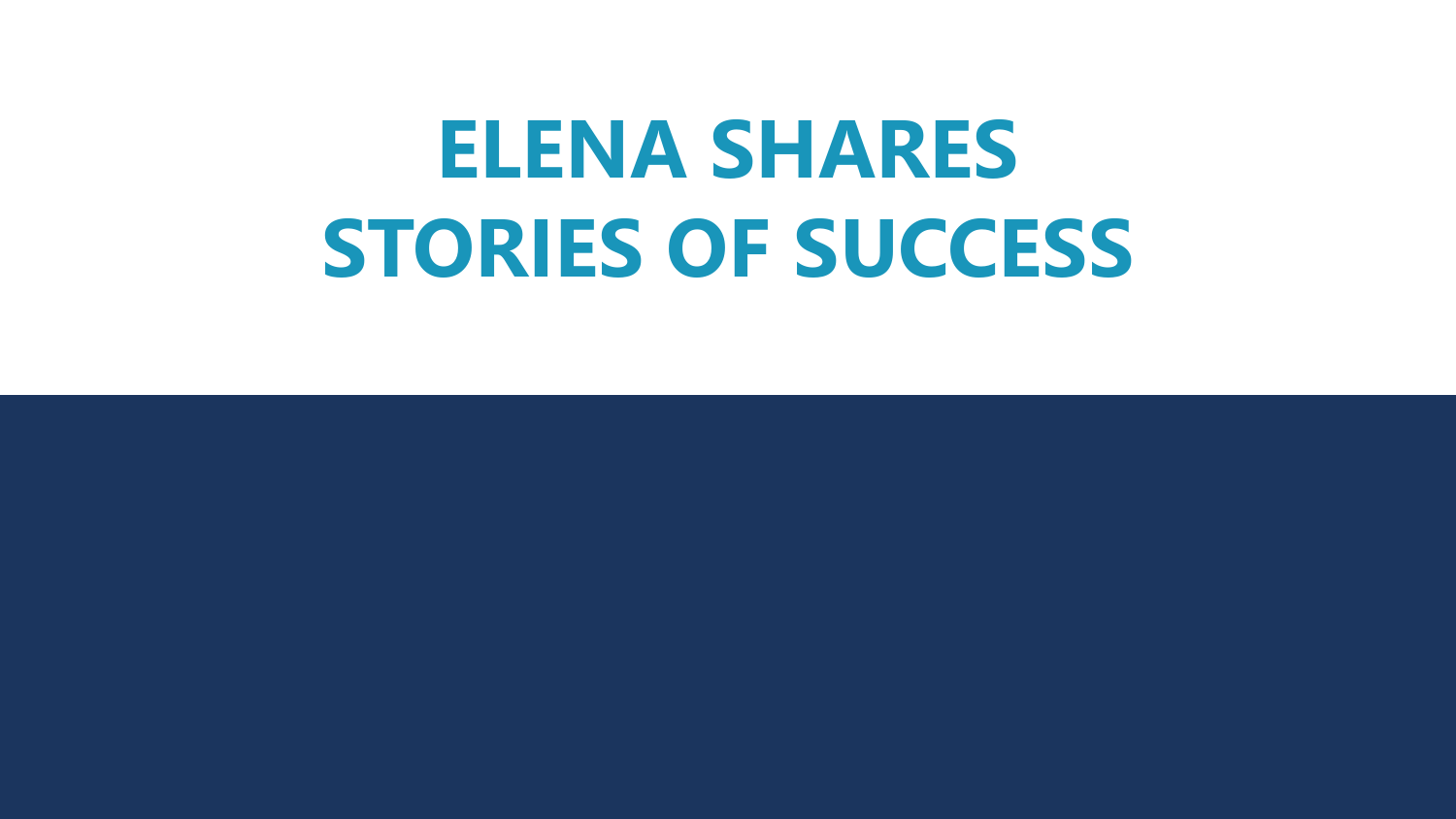### TIMELINE